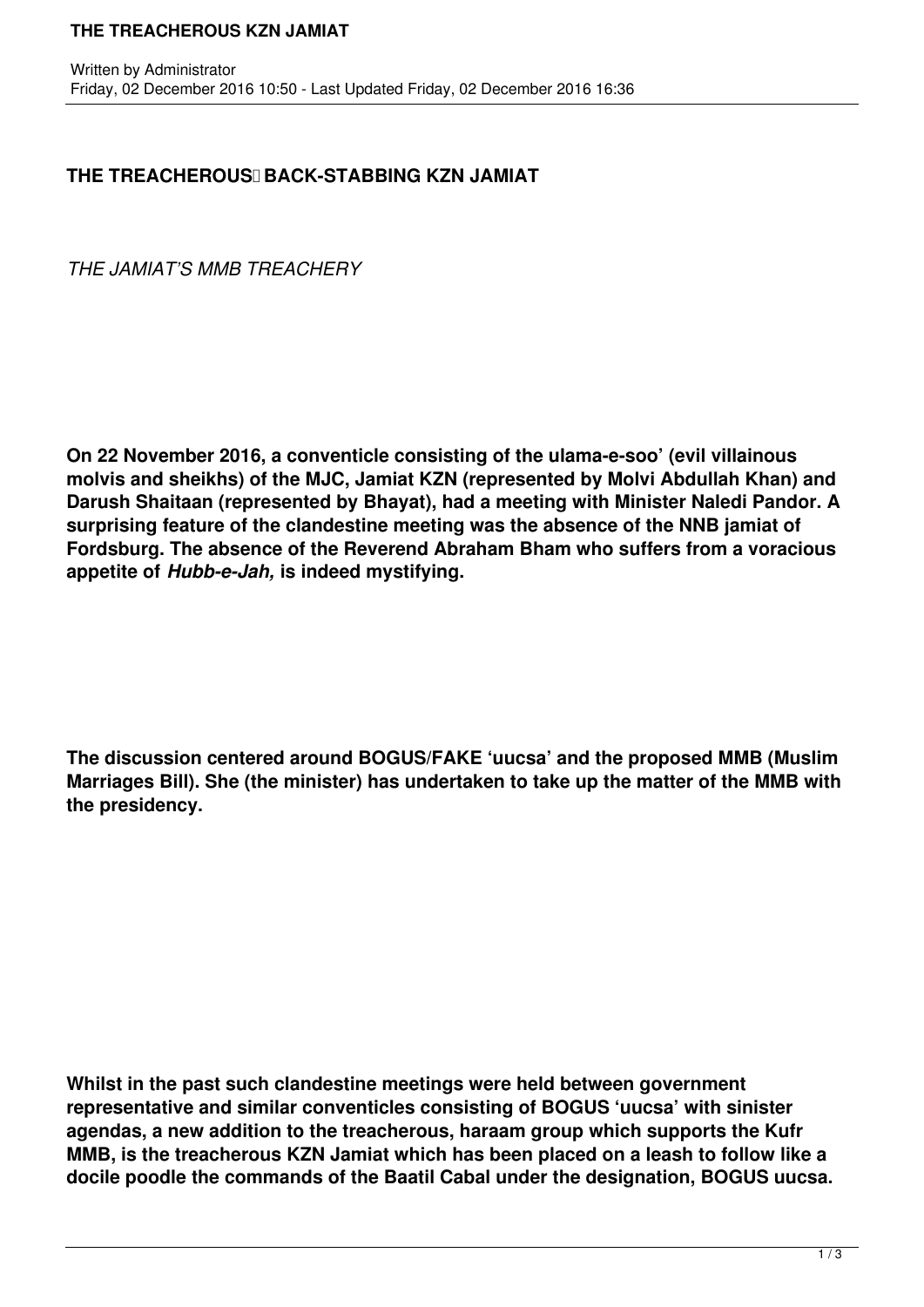## **THE TREACHEROUS KZN JAMIAT**

**From the very inception of the Kufr MMB/MPL, the Jamiatul Ulama Kwazulu-Natal had been staunchly anti-MPL/MMB. That was the stance when the Jamiat was a reliable body of Ulama under able leadership. However, since the decrepit, inexperienced opportunist, Ahmed Mohammedy assumed the leadership, the character of the Jamiat has become checkered with treachery and baatil. Mohammedy has become a meek poodle of the NNB jamiat and of BOGUS ''uucsa'. Thus, a somersault – treachery and shaitaaniyat – has been enacted by the current Jamiat KZN.**

**The Jamiat's representative, Molvi Khan, sat mute throughout the meeting without murmuring a word of opposition to the Kufr Bill. The entire KZN Jamiat membership must assume responsibility, liability and blame for the treachery and back-stabbing of the Jamiat's imbecile leadership. The KZN Jamiat has betrayed and sold the Ummah, Islam and Rasulullah (Sallallahu alayhi wasallam) down the sewerage drain with its newfound haraam policy of support for the Kufr MMB.**

**Molvi Mohammedy, having become the poodle of NNB jamiat, is in a haraam embrace with the illegitimate BOGUS 'uucsa' where it (i.e. the Jamiat) has to meekly toe the line of the Zindeeq sheikhs of the MJC, of the whims and fancies of the egotistical narcissistic Reverend Abraham Bham, and of the Qabar Pujaari molvis. Undoubtedly, the Jamiat of Natal has fallen from its former sublime stance of Haqq into the dregs of baatil since the leadership was handed to such an inexperienced junior as Ahmed Mohammedy.**